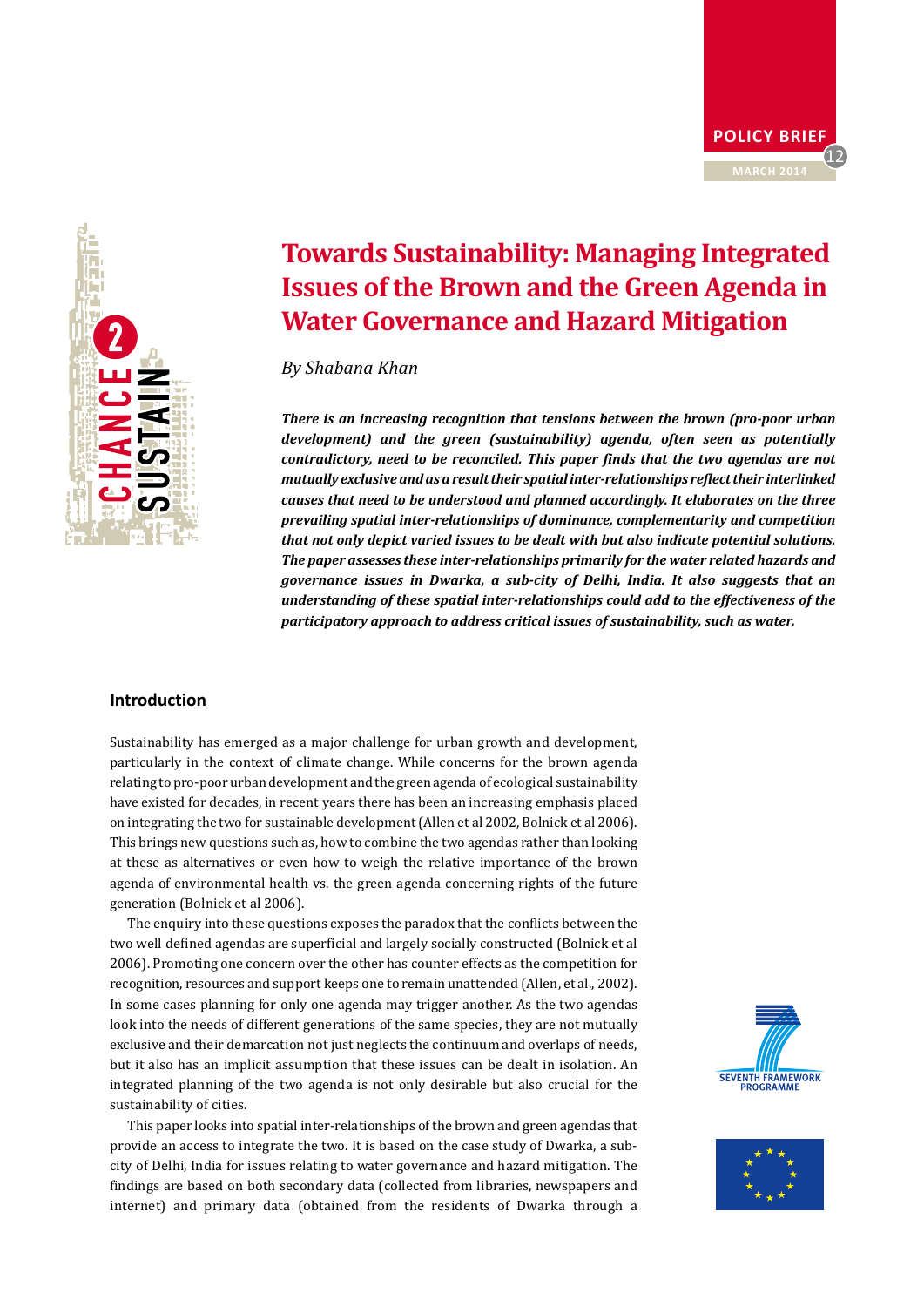questionnaire survey). The questionnaire survey was conducted in six different housing groups of Dwarka including Delhi Development Authority (DDA) housing, Cooperative Group Housing Societies (CGHS), resettlement colony, unauthorised regularised area (informal housing), urban village and plotted development (individual housing). These housing types represent different socio-economic characteristics that influence both water governance and response to related risks.

# **Conceptual Background**

The Agenda 21 (1992) and the Habitat Agenda (1996) shared a common goal of sustainable development and suggest integrating green (environmental) and brown (human) agenda as an essential step for urban growth and governance (Allen et al., 2002). Despite having different priorities, the strength of the green and the brown agenda lies in their union to achieve urban sustainability (Allen, et al., 2002). Integrating the two agendas creates opportunities for securing a better livelihood not only for the current but also for the future generations.

Another layer of integration is added by the Hyogo Framework for Action [HFA] (2005- 2015) that recognizes the need for integrating disaster risk reduction with plans and policies for sustainable development and climate change at different levels (UNISDR, 2007). It also emphasises for an integrated multi-hazard approach for risk assessment and disaster management including prevention, mitigation, preparedness, response and recovery for sustainable future (UNISDR, 2007). However, challenges emerge in integrating different focus and methodologies of risk management and sustainable development, and fewer studies have looked into this aspect.

As the two agendas relate to different aspects of hazards (one with occurrence and another with vulnerability), there is a scope for linking mitigation with sustainable development by having a deeper enquiry into their nature and relationships over space. McGranahan & Satterthwaite (2000) have differentiated the two agendas in terms of priorities, scope, scale, timeframes and attitudes, which not only help to understand the nature of the two agendas but also give access to integrate the two by having a multi-scalar perspective of issues relating to the current and future sustainability (table 1).

| <b>Characteristics</b>                    | Green Agenda                                | <b>Brown Agenda</b>                   |
|-------------------------------------------|---------------------------------------------|---------------------------------------|
| First order impact                        | Ecosystem health                            | Human health                          |
| Timing                                    | Delayed                                     | Immediate                             |
| Scale                                     | Regional and global                         | Local                                 |
| Worst affected                            | Future generation                           | Lower income group                    |
| Attitude to nature                        | Protect and work with                       | Manipulate to serve<br>human needs    |
| Attitude to people                        | Educate                                     | Work with                             |
| Attitude to environmental services        | Use less                                    | Provide more                          |
| Aspect emphasised in relation<br>to water | Overuse - need to protect<br>water resource | Inadequate access and<br>poor quality |
| Typical proponent                         | Environmentalists                           | Urbanists                             |

**Table 1:** Differentiating Characteristics of the Green and the Brown Agenda

Source: McGranahan & Satterthwaite, 2000.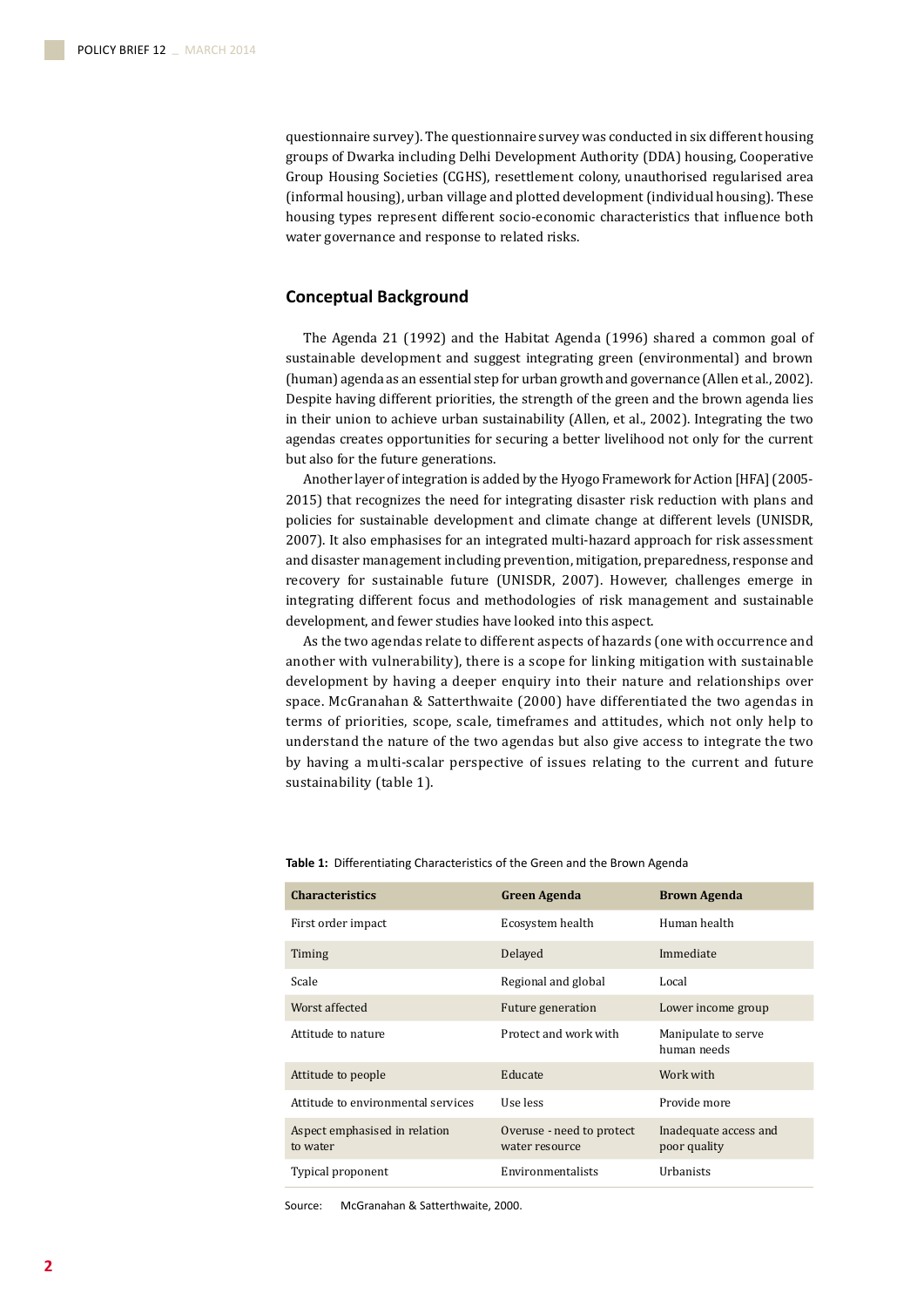The green agenda, also known as environmental agenda or climate change agenda, may directly relate to the nature and intensity of natural hazards, particularly of those relating to water. As advocated by the environmentalists, the prime concern of the green agenda is to maintain the ecosystem health for a sustainable development, and it focuses on issues of natural environment depicting ecosystem conditions and services, such as water availability or pollution (Allen, et al., 2002; UN-HABITAT, 2009b). This agenda aims for an inter-generation equity for resource use and liveable environment in longterm over a regional or global scale (Allen, et al., 2002; McGranahan & Satterthwaite, 2000). However, the severity of these issues in certain areas not only threatens the future generation but also puts the current generation at risk. The increasing concerns for the green agenda in developing countries are also attributed to the rapidly declining resources and severe environmental degradation due to high population growth that puts the sustainability of various ecosystems functions at risk, particularly in the face of climate change.

The brown agenda, on the other hand, depicts vulnerability of the urban population. It is concerned with human livelihoods in urban areas, such as fulfilling basic needs of food, housing or fuel, accessibility of education or medical facilities, and the quality of life as influenced by air or water pollutions (Allen, et al., 2002; UN-HABITAT, 2009b). It is mainly propagated by the urbanists for an equitable distribution of resources among the society members contributing to an intra-generational equity (McGranahan & Satterthwaite, 2000). The attention is more on the lower income group of the society and issues, such as quantity, quality and accessibility of resources to be dealt at the local scale and in an immediate time frame (ibid). These factors may play a crucial role in hazard response and therefore, demarcating areas of the brown agenda could also be helpful in disaster risk management.

A simple coexistence of the two agendas, however, is unlikely as they are influenced by various socio-economic and political processes operating at different scales. The subsequent variations in the nature and intensity of the two agendas, and hence the strategies for an integrated planning of the two would not only differ across the cities from developed and developing countries but also within national and city boundaries. As the two agendas are not mutually exclusive, mapping their spatial inter-relationships is likely to bring out shades of green and brown agendas and their combinations that need to be understood and planned accordingly for effective water governance and hazard mitigation. Broadly, three kinds of spatial inter-relationships are noted to exist which have their own gradations that add to the complexity. These are as follows:

- **1. Dominance:** In this spatial inter-relationship even though both agendas may coexist, one dominates the other, and thus derives the local interests and actions. There can be two sub-types of this category including areas dominated by the brown agenda (such as slums and low income groups) and areas dominated by the green agenda (such as areas experiencing depletion or degradation of natural resources). As one agenda dominates the public opinion, it is important to put an emphasis on integrated solutions to avoid ignorance towards another.
- **2. Complementarity:** These include areas where both agendas overlap and in some cases they propel each other. For example, lack of drinking water exerts pressure on the ground water and thus threatens human and environmental health for both current and future generations. One positive outcome of this inter-relationship is that visible coexistence of the two agendas helps to gain public interest and participation for integrated solutions.
- **3. Competition or conflict:** In the third category two agendas compete to gain attention and coerce action. These areas generally include zones of new urban developments, where sensitive ecological systems (such as lakes or streams)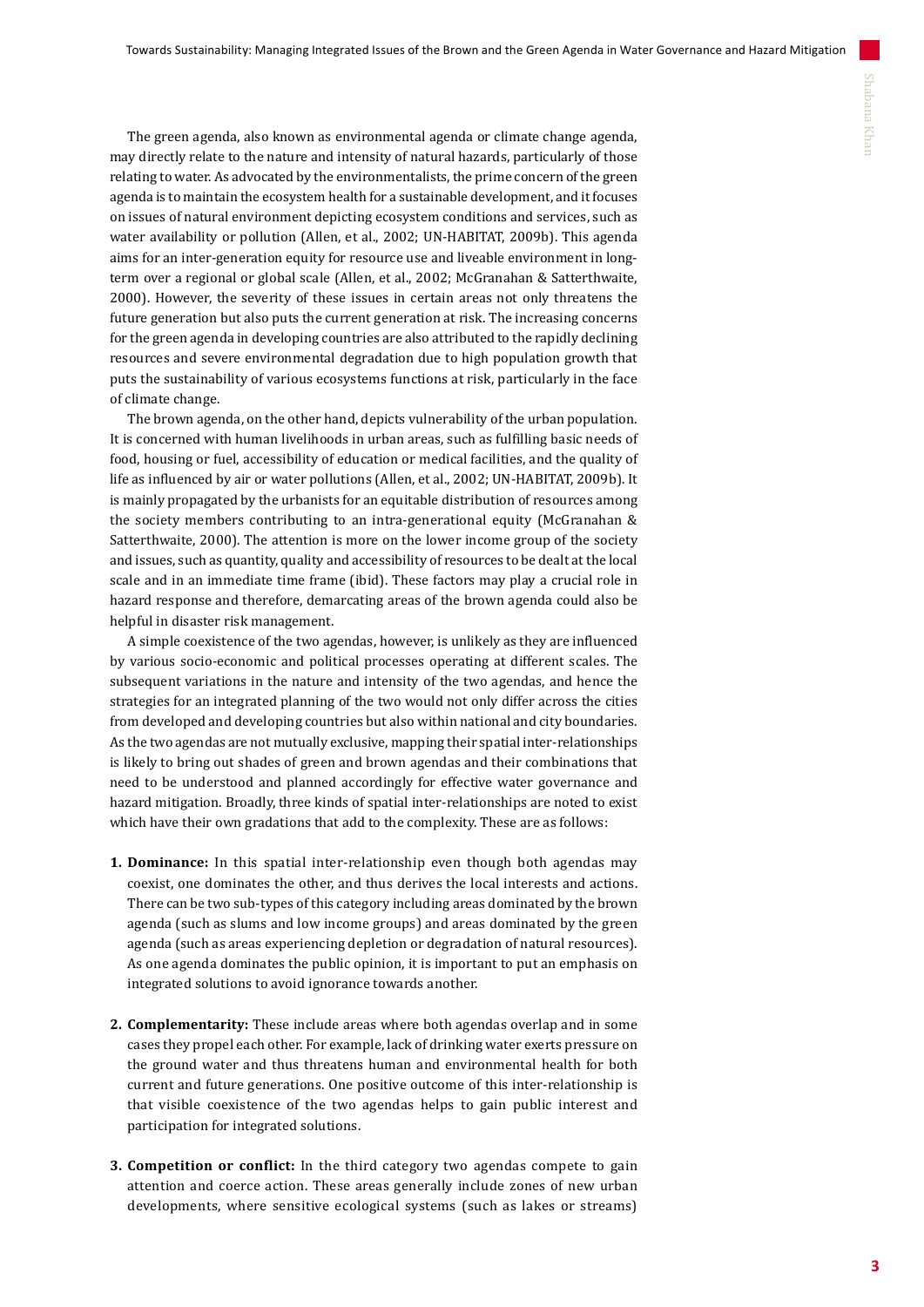struggle for their existence against the need of urban growth. In such case it is important to keep in mind that the issues raised for any agenda are not completely dismissed to cater another, and integration is sought even when the demands of a particular agenda is accepted over another.

These spatial inter-relationships between the brown and the green agenda portray varied issues relating to local vulnerability and governance, which can be planned accordingly for integrated solutions. The case study of Dwarka is analysed in the following sections to depict the significance of spatial inter-relationships in water governance and hazard mitigation.

### **Dwarka – A sub-city of Delhi, India**

Dwarka is a sub-city of the Capital of India, which is planned by the Delhi Development Authority (DDA) to accommodate over a million population without adequate provision of water resources (Ruet, Saravanan, & Zerah, 2002). Water governance in the sub-city involves multiple actors including Delhi Development Authority, Delhi Jal Board (DJB), private water tankers, bottled water suppliers, resident welfare associations, community groups and individual households. Dwarka faces issues of social inequity in terms of income, housing, infrastructural development and distribution of water along with environmental concerns, such as ground and surface water degradation. Common water related hazards in Dwarka include water scarcity, flooding, ground water depletion and water pollution. The media frequently reports issues of scarcity and poor water quality in the sub-city. Conditions get worse during the summer season. Further, a steep ground water decline in the area threatens the availability of clean water not just for the present but also for future generations. According to Water Quality and Assessment Authority, the ground water quality in the southwest Delhi including Dwarka is threatening with salinity above 3000µs/cm, fluoride above 1.5mg/l and nitrate above 45mg/l. A major reason for ground water pollution is noted to be excessive extraction with limited recharge. An overview of the situation gives a general impression that the entire area is facing issues relating to the brown and the green agendas. However, an in-depth view shows variation in the spatial inter-relationships of the two agendas. An assessment of water related hazards and governance issues show variations in the nature and intensity of hazards and human vulnerability associated with the brown and the green agenda over space. The spatial variations in the inter-relationships between the two agendas for water related hazards in Dwarka also reveal differential need and strategies for effective response. The three broad inter-relationships between the green and the brown agenda are clearly noted in Dwarka (figure 1).

**Dominance:** Areas of the green and the brown agenda dominance is noted to be distributed throughout the region. With poor water quality and declining ground water, even though Dwarka is facing green issues, the dominance of the green agenda is noted in the residential areas of medium and high income group developed by the Delhi Development Authority and Cooperative Group Housing Societies. Areas dominated by the green agenda also include those developed for institutional and commercial purposes. It can be said that one reason for green agenda dominance in these areas is an insignificant or trivial presence of the brown agenda. It is noted during the field survey that these areas are experiencing ground water decline partly because they depend on ground water for their basic needs and partly because of overall decline in ground water by continuous water extraction by private water tankers or other authorised and unauthorised bodies. Many of these areas depend on private water tankers which provide water from illegal bore wells located within Dwarka or nearby areas in or outside of Delhi (Khandekar, 2013). While water needs of the current generation are met, it poses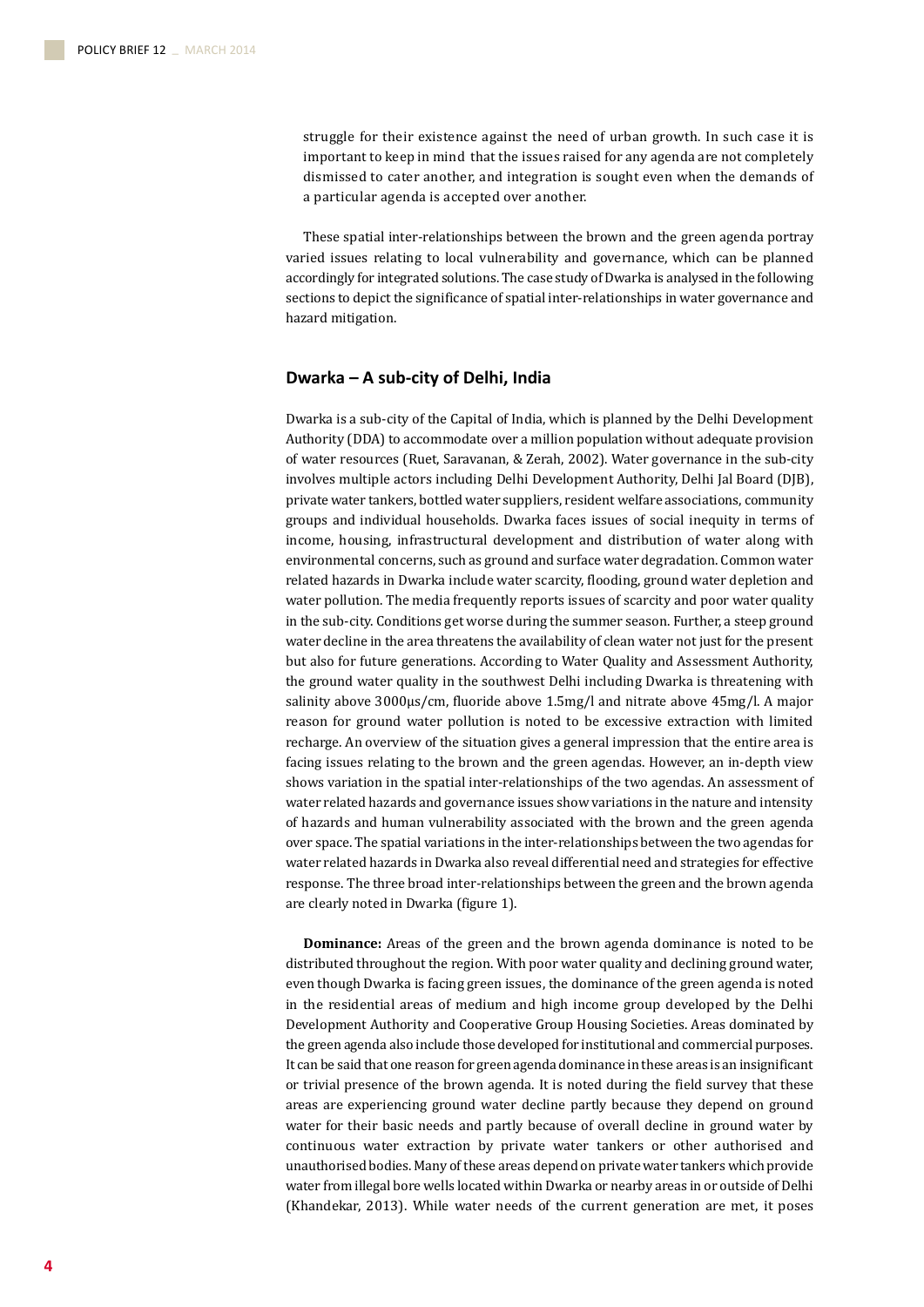**Figure 1:** A Schematic Representation of Spatial Inter-relationships Between the Green and the Brown Agenda in Dwarka, Delhi, 2012.



Note: RC: Resettlement Colony; UA: Unauthorised Area; UV: Urban Village; CGHS: Cooperative Group Housing Society; DDA: Delhi Development Authority.

question on the sustainability of this resource in the near and distant future. In the absence of clean drinking water from Delhi Jal Board, these areas are forced to manage their water issues either by buying and purifying ground water, which make them vulnerable to unreliable water availability and unchecked water quality.

The brown agenda, on the other hand, is noted clearly in unauthorised regularised areas (informal housing) and resettlement colonies of low income group, which do not extract ground water or buy water from private tankers as they depend on piped water supply from the Delhi Jal Board. The prime factors of vulnerability as mentioned by the local people in these areas were attributed to their low income and location. Some houses are better positioned in terms of alignments of pipelines which get them more water as compared to those located at a distance and often end up with less or no water. As these people cannot afford to call private tankers, they have to either wait for water supply or bring water from public taps located at a distance that takes away their time from their regular occupation and burdens them with loss of income. Irregularity, delay and at times poor quality of water also causes head ache, loss of sleep, stomach illness and other



**A:** Buy water when no supply - RC





 **D:** Water purification - CGHS



 **E:** Tank water availability - DDA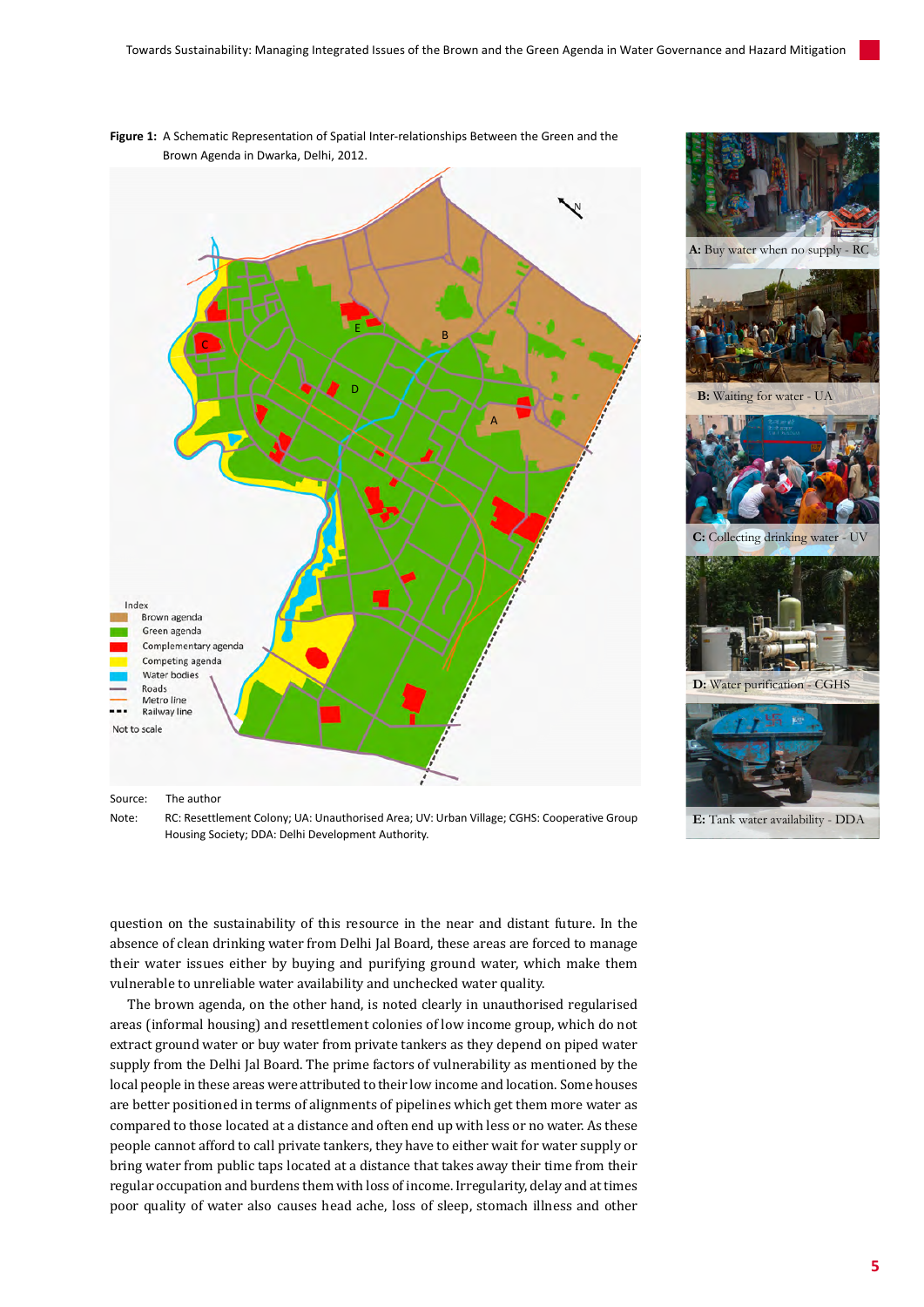water-borne diseases. These areas are mainly located in the northern part of Dwarka, most of which were not included in the planning of the sub-city as they fell into the category of built up areas.

While it is easier to recognise areas of the brown and the green agenda dominance, there can be further differences within these sub-categories. For example, even though both unauthorised regularised areas and resettlement colonies in Dwarka have dominance of the brown agenda, the intensity of brown issues in resettlement colonies is noted to be higher than unauthorised regularised areas mainly due to income differences. Many people in resettlement colonies reported to depend upon bottled water in case of no water supply, particularly during summers, for which the price they pay consumes a greater part of their income than unauthorised areas of low to medium income group. Similarly in the green agenda dominant region, the intensity of green issues is found to be higher in Cooperative Group Housing Societies than Delhi Development Authority housings and institutional areas, which have less dependence on ground water than the former group.

**Complementarity:** These are the places where both the green and the brown agenda co-exist, complement and at times propel each other. In parts of Dwarka, water scarcity is noted to be critical for both present and future generations. This is noted to be particularly in a serious state in urban villages and plotted development (individual housing), where there is a sharp gap in water demand and supply due to inadequate infrastructure and high dependence on ground water. Excessive ground water extraction has not only resulted into a faster depletion of ground water but has also led to degradation of its quality. The residents of these areas reported varied health issues apart from facing economic burden of power bills and social stress due to local fights for water. These areas are facing double pressure of the brown and the green agendas, and the rising concerns have led some communities to plan for the local resources. In Pochanpur village of Dwarka, the local community including school children, youth, women and elderly summing up to 150 people come together to desilt and revive local lake in summer 2012 (Correspondent, 2012). This effort though indicates a positive action from the community to deal with complementary agendas, further efforts are required to ensure the sustainability and extension of such actions across all affected areas of Dwarka.

**Competition and conflict:** In many areas of Dwarka the green and the brown agendas are also noted to be competing for recognition and support. A study by INTECH shows that Delhi has lost nearly 21 lakes in 1997-98 attributed to the new developments, and some of these were in Pappan Kalan (erstwhile Dwarka) (Nandi, 2013). The threat is however, not yet over. Due to high demand for land, the vacant lands along with agricultural belt of Dwarka have been approved to be built by the High Court to fulfil the housing demands for urban growth (Nair, 2010). This has caused disappearance of many natural resources and ecosystem services. The second phase of Dwarka development, which is yet to be constructed, thus threatens the displacement of many ecosystem species and local ponds. The competition and conflict between the two agenda also remains in areas not yet planned or agricultural lands under private ownerships. Besides, degraded streams which now function as drains and carry sewage (such as Najafgarh drain and Palam drain) to serve brown agenda, also call for public attention and recognition for both environmental and human health.

#### **Relevance to participatory approach**

Both Habitat Agenda and Agenda 21 advocate for Local Agenda 21 that calls for local actions for sustainability (Allen, et al., 2002). The later finds participative approach to be effective in decentralisation of decision making where local participants could own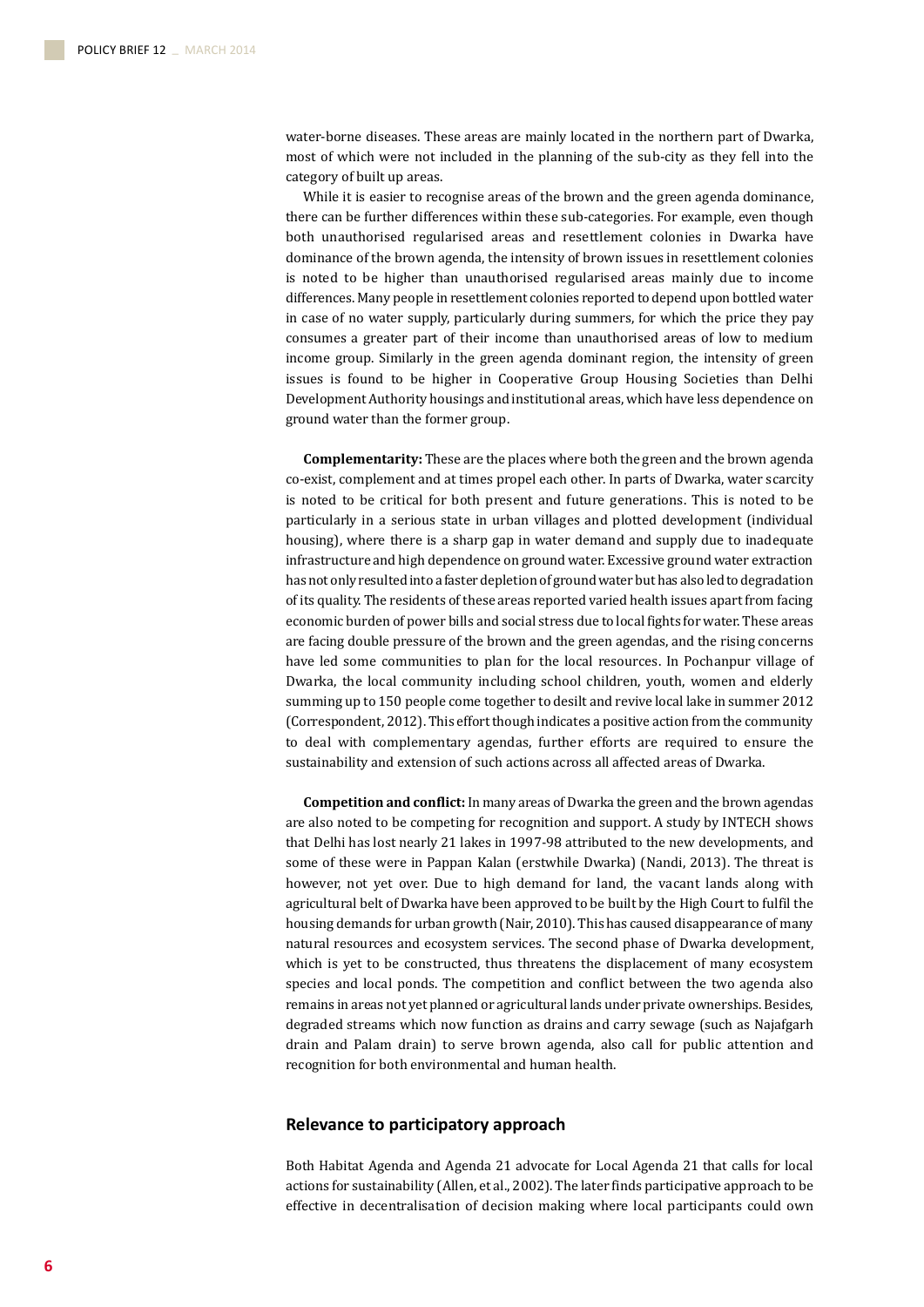| <b>Spatial Inter-</b><br>relationships<br>of agendas | <b>Areas</b>                                                                                                                                        | <b>Vulnerability</b>                                                                                              | <b>Mitigation</b>                                                                                                                                                            |
|------------------------------------------------------|-----------------------------------------------------------------------------------------------------------------------------------------------------|-------------------------------------------------------------------------------------------------------------------|------------------------------------------------------------------------------------------------------------------------------------------------------------------------------|
| Dominance of<br>the green<br>agenda                  | Ground water depletion<br>in newly developed<br>areas (CGHS & DDA<br>housings)                                                                      | Using ground water to<br>reduce the cost of<br>buying water;<br>exposure to water<br>borne diseases               | Water harvesting and<br>recycling                                                                                                                                            |
| Dominance of<br>the brown<br>agenda                  | Resettlement colonies<br>(low income) and<br>unauthorised<br>regularised (informal)<br>areas                                                        | Low income, water<br>scarcity, loss of work,<br>water-borne diseases                                              | Enhancing efficiency in<br>water supply as per<br>the needs of the<br>community;<br>creating awareness for<br>water purification and<br>conservation                         |
| Complementary<br>agendas                             | Urban villages and<br>plotted development<br>(individual housing)                                                                                   | Vulnerability to diseases<br>due to polluted ground<br>water and inadequate<br>infrastructure for water<br>supply | Awareness of health<br>issues and building<br>infrastructure                                                                                                                 |
| Competing<br>agendas                                 | Expansion of built up<br>areas in agricultural<br>belt harming local<br>natural resources and<br>ecosystem services<br>(local lakes and<br>streams) | Loss of ground and<br>surface water resources<br>and exposure to<br>pollution                                     | Creating spaces for<br>natural ecosystem;<br>participation of<br>various stakeholders<br>including local<br>communities to keep<br>the drain clean and<br>revive local lakes |

Source: The author

accountability and find more meaningful, acceptable and lasting solutions for themselves. This may also give them a sense of ownership and responsibility to deal with issues over a longer period of time even if it means changing practices, such as change in water use behaviours. It further adds knowledge from the diversity of stakeholders and brings together their varied perception and experiences along with traditional and contemporary practices to deal with issues of concern (Hordijk & Baud, 2011).

The local communities, however, in many cases may lack detailed understanding of regional or global challenges, such as climate change in general or its immediate impacts in particular. In such case spatial assessment of inter-relationships between the two agendas may help them to understand local issues and give them access to an integrated planning for the two agendas in the local context. In terms of hazard mitigation, it is important to note that the nature of the two agendas and associated vulnerability would vary over space. In such case understanding of spatial inter-relationships of these agenda can make participatory approaches more useful for both efficient water governance and hazard mitigation (table 2).

A wider part of Dwarka is dominated by the green agenda. Even though water harvesting has been made mandatory for the buildings with plot area of 100 square meters or more in Delhi by the Central Ground Water Authority, the rule is not followed everywhere in a similar fashion (Biswas, 2011). A study in Dwarka shows that 78 per cent group housing societies have made some provisions for rain water harvesting, however, their usefulness and maintenance is suspicious mainly due to lack of public participation (Biswas, 2011; Dwarka Parichay, 2012). In a larger part of Dwarka such plots are occupied by CGHS and DDA housings of middle and high income groups who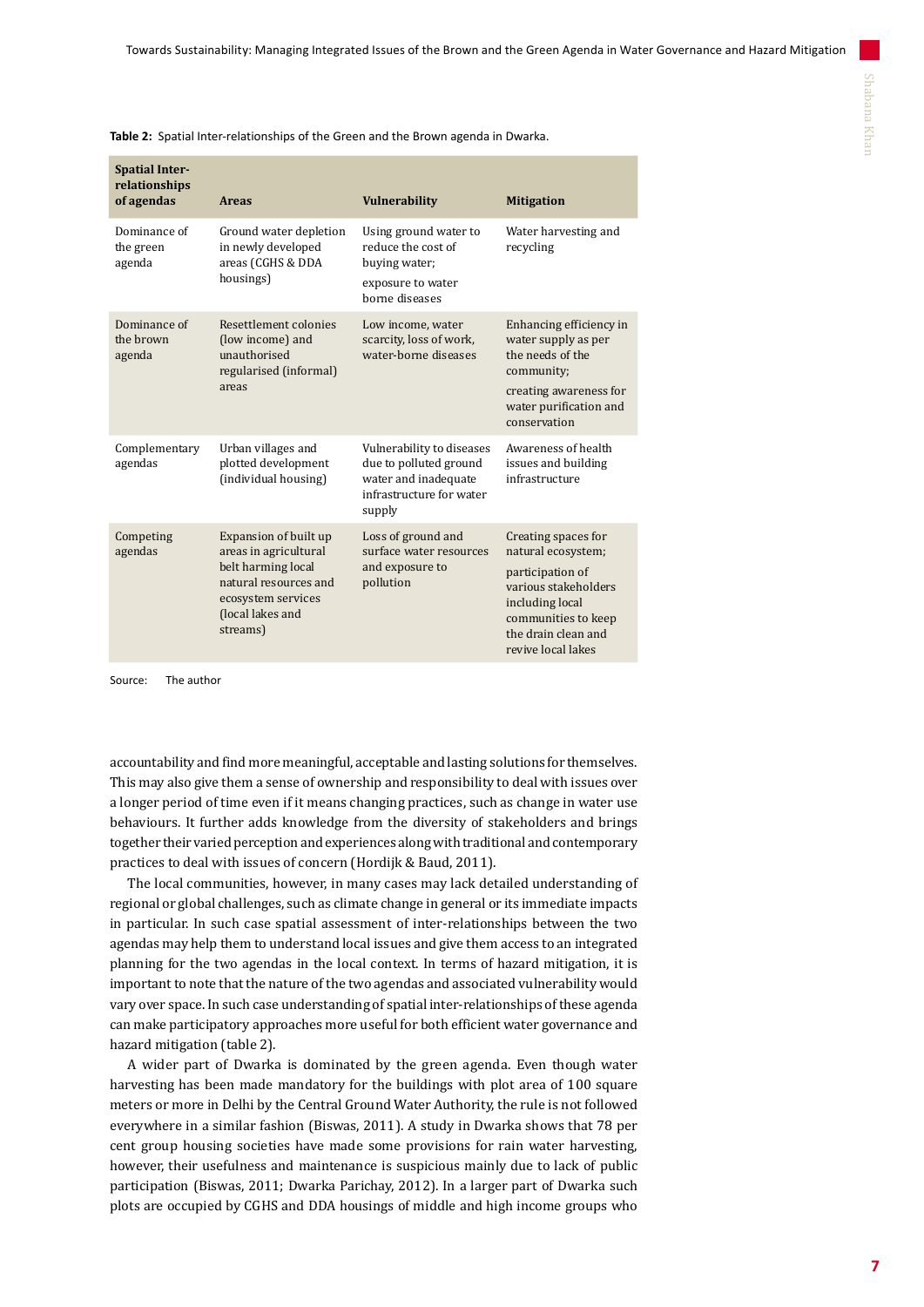even if want these structures to work, they find it difficult to get support from the local government. This calls for a review of the Bhagidari approach from the Delhi government that aims for local participation to enhance its usefulness. On the other hand, in the brown agenda dominated areas of low income group a regular water supply along with spreading awareness for water purification and its judicious use can be effective hazard mitigation for water scarcity and health issues. There is evidence that poor communities are willing to pay for infrastructure, which is also noted during the interviews with local people in the resettlement colony surveyed. A participatory approach in this case can help to identify the local needs and efficient ways to deliver clean water.

In areas of complementary agendas spreading awareness is more critical for hazard mitigation as heavy dependence on ground water is causing threats for water availability to both present and future generations. Local efforts for ground water recharge and water purification are essential and need to be supported by the government. Efforts can be directed towards making such areas self-sufficient in terms of water. Similarly, in areas of competing agendas, there is an opportunity to involve community to conserve natural resources. Further, the government decision making should also take care of environmental concerns along with urban needs for integrated solutions.

Apart from hazard mitigation, an understanding of spatial inter-relationships of the two agenda also helps local people to overcome their fears or resistance for top-tobottom rules imposed on them. In Dwarka, prohibition of the use of ground water has particularly raised tension in the CGHS and some DDA housings which partly depended on ground water for their basic needs. An understanding of spatial inter-relationships of the two agenda may help people to have a wider perspective by including equity issues of both current and future generations. However, such understanding is also needed to be supported by other technical and infrastructural support.

Despite multiple benefits, the participative approach has been contested on the basis of its participants, particularly because of dominant influence of some participants (Gopinath & Gopinath, 2008). In this case, addressing a range of green and brown issues in an integrated manner over space will allow a wide range of stakeholders to participate, and thus will help to overcome the lobby of influential participants at the scale of a sub-city.

#### **Conclusion**

In the face of rising threats of climate change, both green and brown agendas are gaining currency for a sustainable urban development. An increasing emphasis on integrating the two agendas has posed various methodological challenges. A spatial assessment of the two agendas shows that they share varied inter-relationships of dominance, complementarity and competition over space which can be mapped and planned. These inter-relationships reflect varied water governance systems and hazard vulnerability, the understanding of which can help to find integrated solutions for the two agendas and accordingly plan mitigation strategies. It can aid the use of participatory approach not only by informing people about integrated brown and green issues but also by enhancing local acceptance and participation in finding ways for integrated solutions for effective hazard mitigation and water governance.